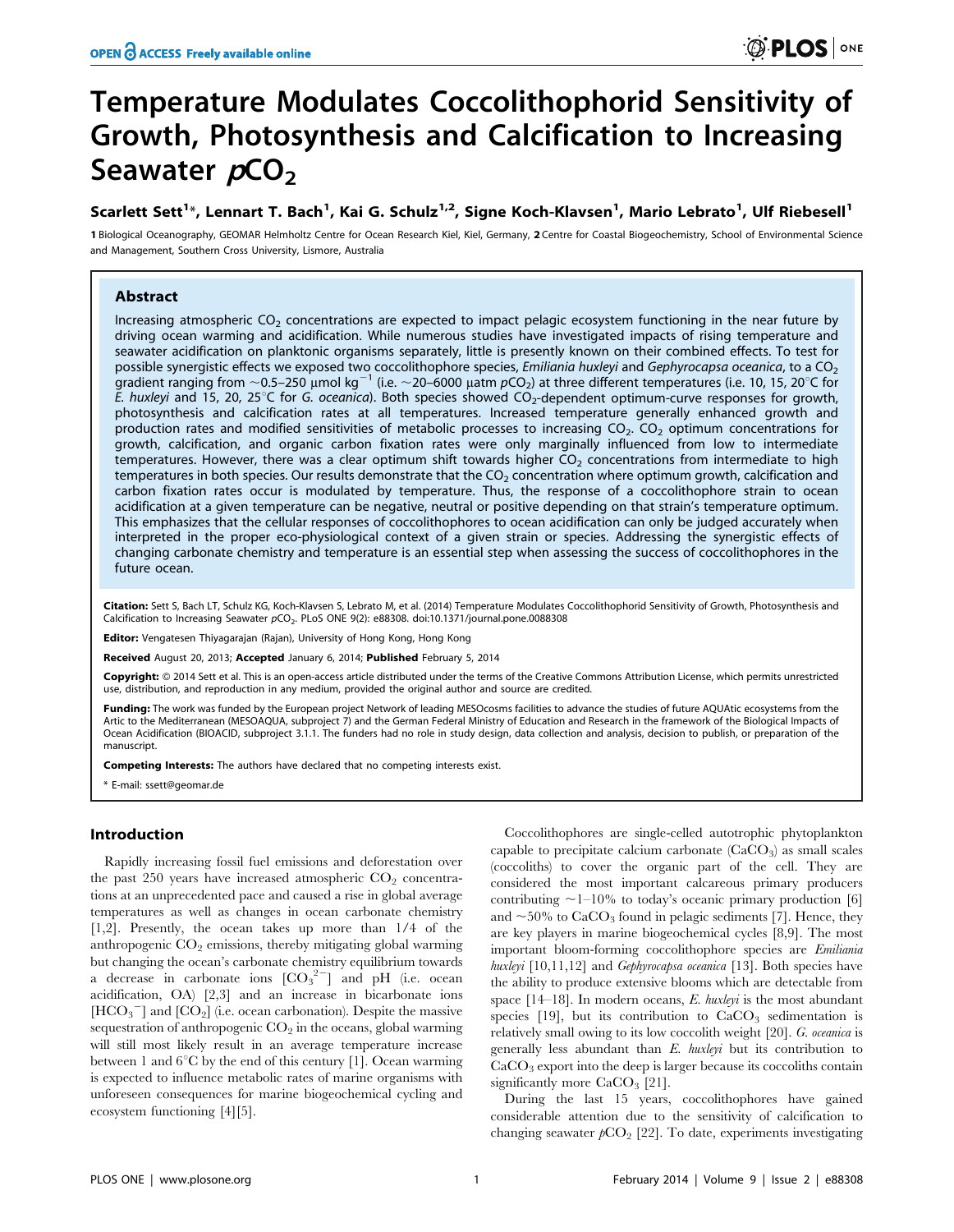the effects of OA on coccolithophores have shown diverse and sometimes contradictory results (for a review see [23–25]). Nevertheless, the majority of studies show calcification rates to generally decrease in response to OA while growth and carbon fixation rates had less clear trends. Factors potentially responsible for the discrepancies observed have been hypothesized to be related to different culturing conditions, such as temperature and light availability [23,24,26–30] and strain-specific responses [23,31]. Thus, key uncertainties remain on the synergistic effects, and most importantly the understanding of underlying physiological mechanisms, of  $CO<sub>2</sub>$  and other environmental factors on coccolithophore physiology. The main goal of our experiments is to understand whether increasing temperature can systematically induce changes in the carbonate chemistry sensitivity of growth, calcification and organic carbon fixation rates of E. huxleyi and G. oceanica.

## Materials and Methods

#### Experimental set-up

Six experiments are presented in this study with generally similar design. Differences in experimental set-up were restricted to growth temperatures. Monospecific cultures of the coccolithophores E. huxleyi (strain PML B92/11 isolated from Bergen, Norway) and G. oceanica (strain RCC 1303 isolated from Arcachon Bay, France) were grown in dilute batch cultures [32] in a broad CO2 gradient (see carbonate chemistry) at three different temperature regimes. The temperature range for each strain was chosen according to its specific biogeographical distribution: 10, 15 and 20 $^{\circ}$ C for *E. huxleyi* [33] and 15, 20 and 25 $^{\circ}$ C for *G. oceanica* [34]. Temperatures will be referred from now on as: "low", ''intermediate'' and ''high'', respectively. Note that data points for the  $15^{\circ}$ C experiment with *E. huxleyi* were taken from the constant total alkalinity experiments on Bach et al. 2011 [28]. Cultures were incubated in a thermo constant  $(+/-0.05^{\circ}C)$  climate chamber (RUMED Rubarth Apparate GmbH) at a light:dark cycle of 16:8 and photosynthetic active radiation (PAR) of 150 µmol  $m^{-2}$  s<sup>-1</sup>. Cells were pre-acclimated to experimental conditions for at least 7 generations which varied between 5–15 days depending on cell division rate. Initial cell densities varied between  $50-600$  cells  $ml^{-1}$  depending on treatment. The treatments with the highest cell densities were those at either extremes of the  $CO<sub>2</sub>$  range since those had the lowest growth rates. Final cell densities in the main experiments did not exceed 30,000 cells ml<sup>1</sup>, minimizing dissolved inorganic carbon drawdown to less than 8% and preventing major changes in the carbonate chemistry speciation [32].

## Growth medium

All cultures were grown in artificial seawater (ASW) prepared as described in Kester et al. 1967 [35] but initially without the addition of sodium carbonate (see below carbonate chemistry). ASW was enriched with 64  $\mu$ mol kg<sup>-1</sup> nitrate, 4  $\mu$ mol kg<sup>-1</sup> phosphate, trace metals and vitamins (according to f/4 Guillard and Ryther 1962 [36]), 10 nmol kg<sup>-1</sup> selenium, 2 ml kg<sup>-1</sup> of 0.2 um filtered North Sea water.

The nutrient enriched ASW solution (free of dissolved inorganic carbon, DIC, and total alkalinity, TA) was sterile filtered through a 0.2  $\mu$ m nylon membrane (Whatman® Polycap TM 75 AS) directly into acclimation (0.5 L Nalgene<sup>TM</sup>) or experimental bottles (2 L  $\mathbf{N}$ leaving only minimal headspace.

#### Carbonate chemistry

Carbonate chemistry parameters, TA and DIC, were added to the culture medium by calculated additions of hydrochloric acid (certified HCl with a concentration of 3.571 mol  $L^{-1}$ , Merck) and  $Na<sub>3</sub>CO<sub>3</sub>$  (Merck, Suprapur quality and dried for 2 hours at 500°C). This resulted in a DIC gradient of  $\sim$ 1300–2300 µmol kg<sup>-1</sup> at constant TA,  $\sim$ 2325 $\pm$ 40 µmol kg<sup>-1</sup>. Samples for TA were taken at the beginning and end of the experiment, respectively. TA samples were filtered through GF/F filters, stored at  $4^{\circ}$ C and processed within 14 days. Otherwise samples were poisoned with HgCl<sub>2</sub>. TA samples were measured in a Metrohm Basic Titrino 794 titration device according to Dickson et al. 2003 [37].

Unfortunately, DIC samples were lost due to storing problems and had to be estimated from TA and acid additions as described in Bach et al. 2011 [28]. Briefly, initial DIC concentrations (DICinitial) were estimated as:

$$
DIC_{initial} = \frac{TA + (Volume_{acid} * 3.571)}{2}
$$
 (1)

where TA refers to the measured initial total alkalinity ( $\mu$ mol kg<sup>-1</sup>) and Volume<sub>acid</sub> refers to the amount of acid added  $(\mu l \text{ kg}^{-1})$  and 3.571 being the molarity of the acid  $(\mu$ mol  $\mu$ l<sup>-1</sup>). The accuracy of this method is explained in detail in Bach et al. 2011 [28] and shows that the maximum offset of  $\sim 30$  µmol kg<sup>-1</sup> between DIC calculated with equation 1 and DIC calculated from measured TA and pH is small relative to the large DIC ranges  $(\sim 1300 2600 \mu$ mol kg<sup>-1</sup>). Final DIC concentrations were calculated by subtracting the measured total particulate carbon build-up from DIC<sub>initial</sub> calculated with equation 1, assuming that the potential error from dissolved organic matter production is small compared to the broad ranges in DIC concentrations [28]. Carbonate chemistry parameters (pH,  $HCO_3^-$ ,  $CO_3^2^-$ ,  $CO_2$ ) were calculated using the program CO2SYS (Lewis and Wallace 1998 [38]) from measured TA, estimated DIC, temperature, salinity and [PO4 <sup>3</sup>2], and the dissociation constants determined by Roy et al. 1993. pH values are given on the free scale. Note that horizontal error bars on all figures denote for the change of  $CO<sub>2</sub>$ concentrations during the course of the experiments and that biological response data is plotted against the average of initial and final [CO2]. The degree of change in carbonate chemistry conditions from beginning to end of the experiment depended on final cell densities. In some cases, final cell densities were not high and changes in carbonate chemistry were so small that they appear absent in Figure 1.

#### Particulate organic and inorganic carbon

Sampling started two hours after the onset of the light period and lasted no longer than 2 hours. Samples for particulate carbon were filtered (200 mbar) onto GF/F filters (Whatmann, combusted at  $500^{\circ}$ C for 6 hours) and stored in glass petri- dishes (precombusted at  $500^{\circ}$ C for 6 hours) at -20 $^{\circ}$ C until analysis. Filters for total particulate carbon (TPC) were dried overnight at  $60^{\circ}$ C while filters for particulate organic carbon (POC) were first placed in a desiccator above fuming (37%) HCl for 2 hours to remove all inorganic particulate carbon (PIC) and subsequently dried overnight at  $60^{\circ}$ C. Both TPC and POC samples were analyzed with a EuroEA analyzer according to Sharp 1974 [39] except for experiments with E. huxleyi at 15<sup>o</sup>C and G. oceanica at 25<sup>o</sup>C, for which TPC and POC were measured with an Elemental analyzer coupled to an isotope ratio mass spectrometer (EuroEA, Hekatech GmbH). Both methods use the same analysis but the latter is coupled to an isotope mass spectrometer which gives additional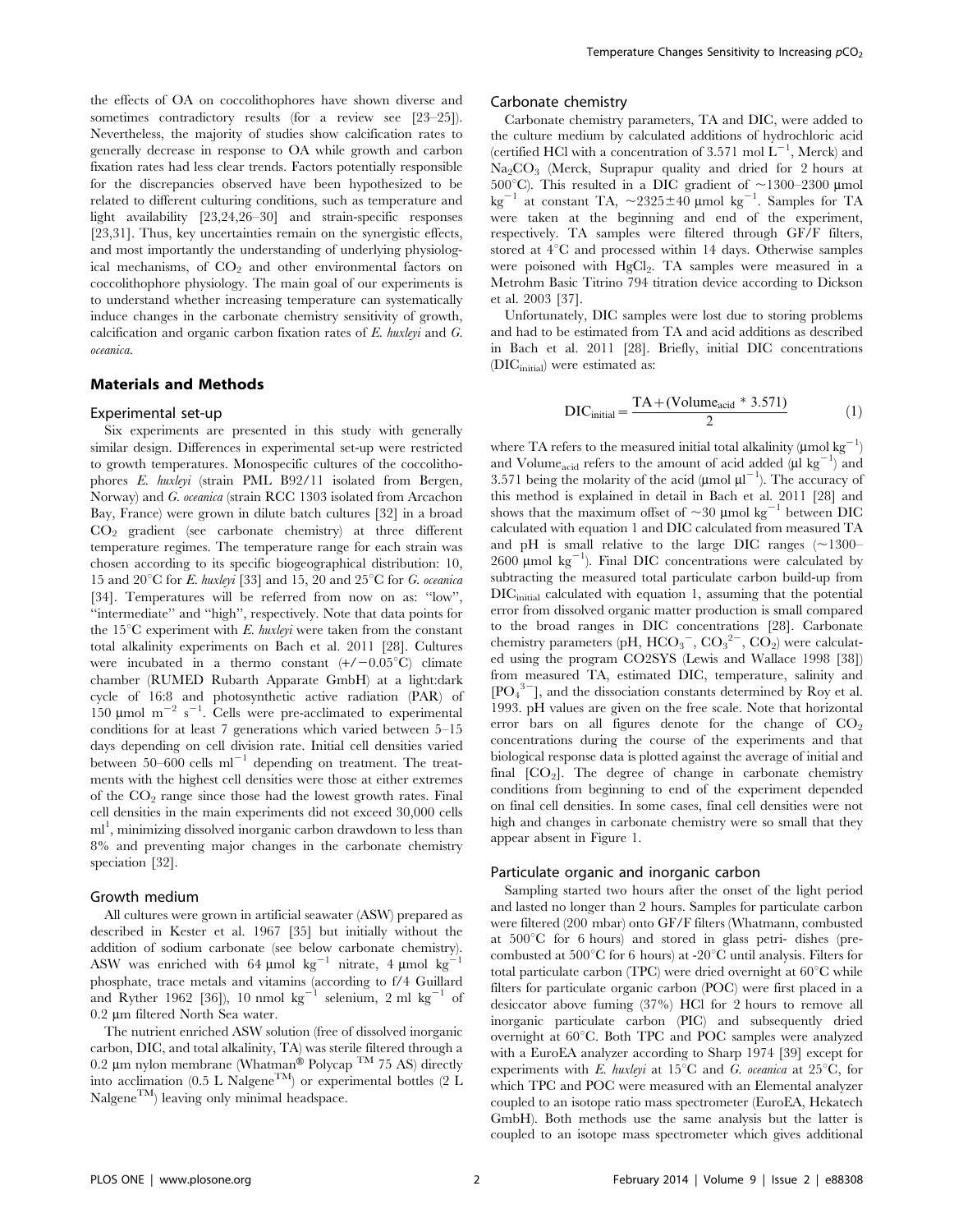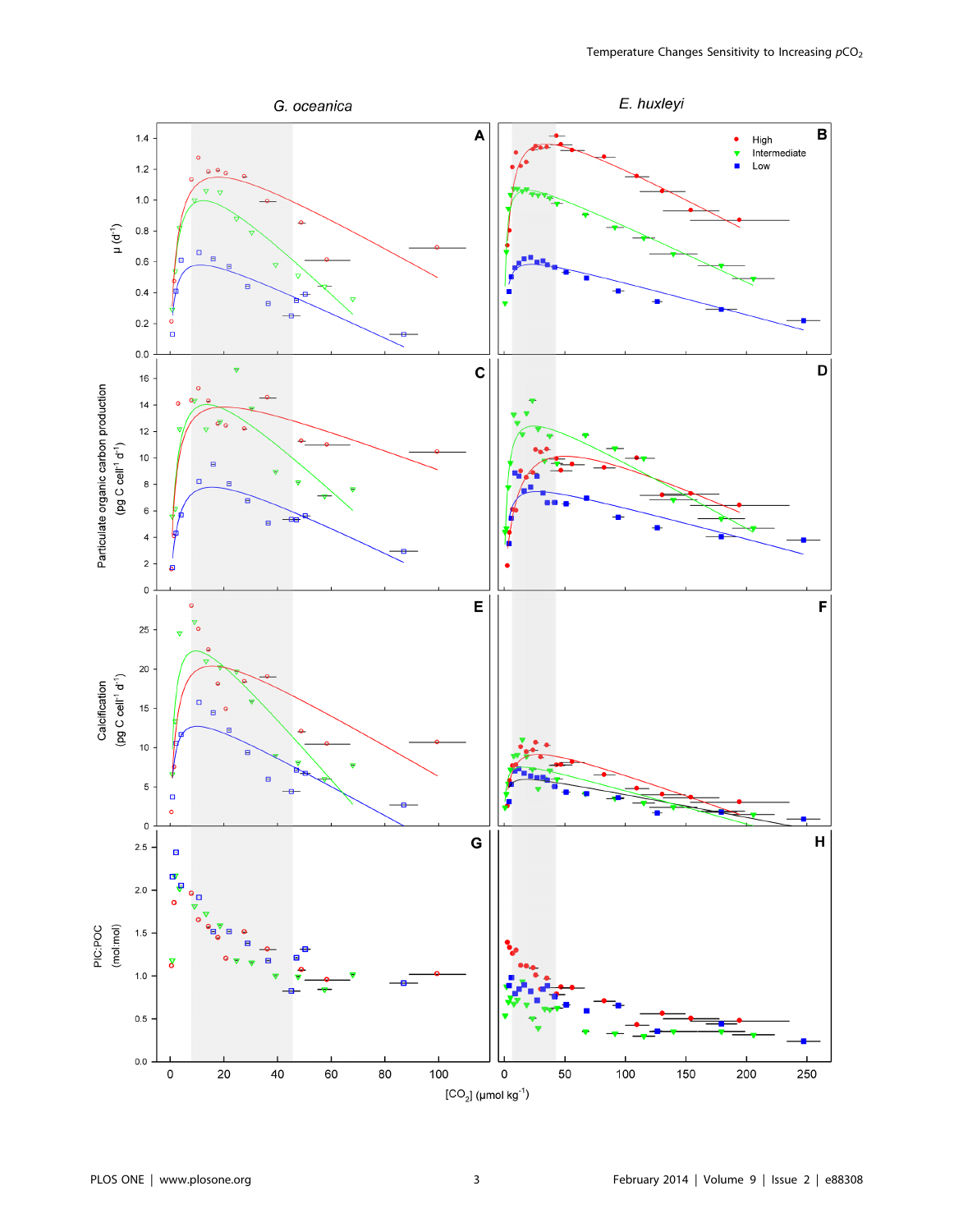Figure 1. Physiological response of G. oceanica and E. huxleyi to increasing CO<sub>2</sub> and temperature. Response of growth, POC production, calcification rates and PIC:POC to increasing CO<sub>2</sub> and temperature of G. oceanica (left, open symbols) and E. huxleyi (right, closed symbols). Horizontal bars indicate change of CO<sub>2</sub> from beginning to end of experiment. In some cases the changes were small and thus appear absent. Shaded areas represent OA relevant ranges (~280–1000 µatm  $pCO<sub>2</sub>$ ). Note that the investigated CO<sub>2</sub> range (x-axis) is only half as broad for experiments with G.oceanica compared to the one of E.huxleyi.

doi:10.1371/journal.pone.0088308.g001

information on isotopic composition, if desired. PIC was calculated by subtracting POC from TPC.

#### Growth

Cell densities were determined at the beginning and end of the experiment with a Beckman Z2 Coulter®Particle Count and Size Analyzer. Growth rates  $(\mu)$  were calculated according to:

$$
\mu = \frac{\ln\left(C_{t-final}\right) - \ln\left(C_{t0}\right)}{d} \tag{2}
$$

where  $C_{t-final}$  represents cell densities at the end of the experiment,  $C_{t0}$  represents initial cell densities and d represents the number of days between  $t_0$  and  $t_{final}$ . Calcification and POC production rates were obtained by multiplying growth rates with particulate inorganic or organic carbon cellular quotas, respectively.

#### **Statistics**

A nonlinear regression model was used to analyze the data, with a higher number of treatment levels at the expense of replication. This approach is more informative for ecological modelling than the analysis of variance (ANOVA), nevertheless without the loss of statistical power[40]. The Michaelis-Menten kinetics can be used to describe the increase of growth and organic and inorganic carbon production with increasing  $CO<sub>2</sub>$  concentrations levelling off at saturating conditions:

$$
V = \frac{V_{\text{max}} * CO_2}{K_m + CO_2}
$$
 (3)

where V is the growth or production rate at a certain  $CO<sub>2</sub>$ concentration,  $V_{\text{max}}$  is the maximum growth or production rate and  $K_m$  is the  $CO_2$  concentration at which the rate is halfsaturated. In our experiments growth and production rates decreased after reaching maximum values and thus a linear term was subtracted from equation 3 and the Michaelis-Menten equation modified as follow:

$$
V = \frac{X * CO_2}{Y + CO_2} - s * CO_2
$$
 (4)

where X and Y are random fit parameters and s the 'sensitivity' constant which describes the linear negative effect of increasing CO2 (decreasing pH)[28]. From the differentiated fit equation (explained in detail in [28]) we calculated optimum CO2 concentrations for growth, photosynthesis and calcification rates as well as maximum production rates (Vmax) and half saturation constants (Km). Coefficients of determination (R2), p-values, Fvalues and degrees of freedom for each fit are presented in Table 1 and 2. In the following sections optimum and maximum production rates refer to those calculated from the fit equation. Note that in some cases the highest measured values deviated from those determined using the fit equation. The first derivative of eq. 4 was calculated to detect temperature-dependent changes in calcification at specific [CO2] as follow:

$$
f'CO_2 = \frac{X * Y}{(CO_2 + Y)^2} - s
$$
 (5)

a positive value of the first derivative (i.e. a positive slope of a tangent at certain [CO2]) indicates that there is a positive correlation between increasing CO2 and the investigated metabolic process while a negative value indicates the opposite. We calculated our values at  $[CO2]$  of 18 µmol kg-1, approximately  $375-575$  µatm pCO2, depending on temperature, and thus were able to compare the different temperature-dependent response at the same CO2 concentration.

#### Results

The coccolithophores E. huxleyi and G. oceanica were incubated in a broad  $CO<sub>2</sub>$  gradient and three different temperatures. All investigated metabolic processes in both species displayed an optimum-curve response pattern along the  $CO<sub>2</sub>$  gradient. However, temperature clearly modified the shape of this response (Figure 1).

Optimum  $CO_2$  concentrations,  $V_{\text{max}}$  and  $K_{\text{m}}$  for growth, photosynthetic carbon fixation and calcification rates were assessed with fit equation (4). Resulting  $V_{\text{max}}$ ,  $K_{\text{m}}$  and  $pCO_2/$ CO2 optima as well as statistical results (coefficients of determination  $(R^2)$ , p-values, F values and degrees of freedom) are presented in Table 1 and 2. The underlying carbonate chemistry is presented in the supplement Tables S1–S2 and shows the average values from initial and final calculated  $CO_2$ ,  $pCO_2$ , DIC,  $pH<sub>free</sub>$ and  $\Omega$ Ca. Physiological responses (i.e. growth, POC production, calcification rates and PIC:POC ratios) are also given in supporting information Table S1–S2.

#### Growth rates  $(\mu)$

Increasing temperature stimulated growth rates of E. huxleyi and G. oceanica (Figure 1A–B). Approximately a doubling in maximum growth rates was observed in both species between the lowest and highest temperature tested (Figure 1 A–B, Table 1–2). The  $CO<sub>2</sub>$ half-saturation for growth slightly but constantly increased in G. oceanica throughout the investigated temperature range (Table 1). In  $E$ . huxleyi,  $CO<sub>2</sub>$  half-saturation slightly decreased from low to intermediate temperatures but increased strongly from intermediate to high temperature (Table 2). Optimum growth for G. oceanica was observed at  $\text{[CO}_2\text{]}$  of  $\sim$ 11–13 µmol kg<sup>-1</sup> ( $\sim$ 300–400 µatm  $pCO<sub>2</sub>$ ) at low and intermediate temperature and  $\sim$ 18 µmol kg<sup>-1</sup>  $(\sim 600 \text{ µatm } pCO_2)$  at high temperature (Table 1). Optima for E. huxleyi was observed at  $[CO_2]$  of  $\sim$ 19–23 µmol kg<sup>-1</sup> ( $\sim$ 520– 620 µatm  $pCO_2$  at low and intermediate temperature and ~35 µmol kg<sup>-1</sup> (~1300 µatm  $pCO_2$ ) at high temperature  $\sim$ 1300 µatm  $pCO<sub>2</sub>$  at high temperature (Table 2).

## POC production

POC production was stimulated from low to intermediate temperatures in both species (Figure 1C–D). The highest temperature did not enhance POC production in G. oceanica (Figure 1C) and reduced the rate in  $E$ . huxleyi (Figure 1D).  $CO<sub>2</sub>$ half-saturation showed no clear trend in G. oceanica throughout the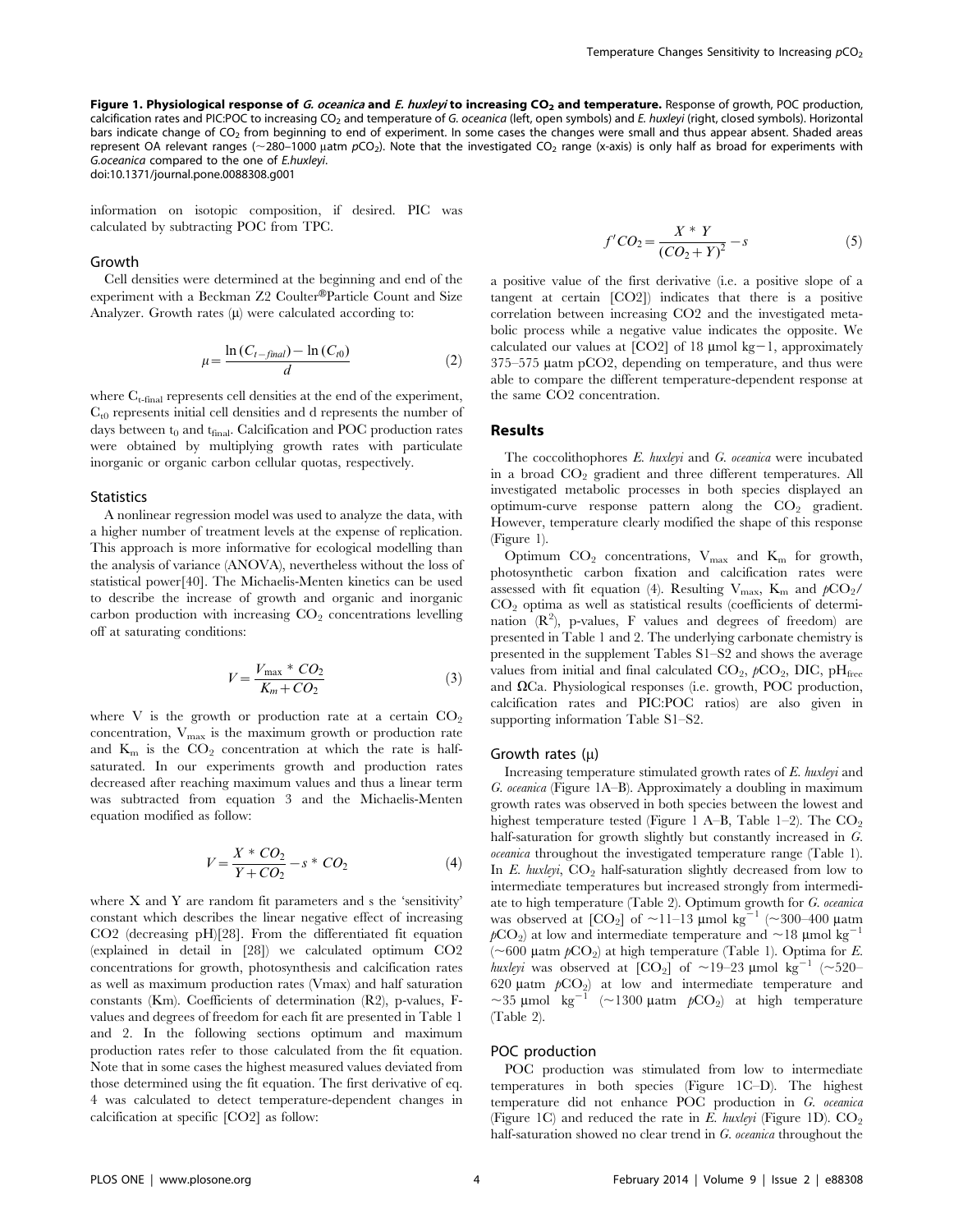Table 1. Parameters from fit equation (4) for G. oceanica.

| G.oceanica                                                             |                |                  |                |
|------------------------------------------------------------------------|----------------|------------------|----------------|
| Seasonal T <sub>min</sub> = 7°C; seasonal T <sub>max</sub> = 27°C [34] | Low            | Intermediate     | High           |
| $CO2$ optima (umol kg <sup>-1</sup> )                                  | $15^{\circ}$ C | $20^{\circ}$ C   | $25^{\circ}$ C |
| growth rate                                                            | 11.3           | 12.4             | 17.8           |
| POC production                                                         | 15.6           | 13.6             | 20.0           |
| calcification                                                          | 10.1           | 9.6              | 15.6           |
| $pCO2$ optima ( $\mu$ atm)                                             |                |                  |                |
| growth rate                                                            | 305            | 403              | 609            |
| POC production                                                         | 421            | 420              | 835            |
| calcification                                                          | 269            | 295              | 555            |
| $V_{max}$                                                              |                |                  |                |
| growth rate $(d^{-1})$                                                 | 0.6            | 1.0              | 1.1            |
| POC production (pg C cell <sup>-1</sup> d <sup>-1</sup> )              | 7.8            | 14.0             | 13.9           |
| calcification (pg C cell <sup>-1</sup> d <sup>-1</sup> )               | 12.7           | 22.3             | 20.4           |
| $K_m$ (µmol $kg^{-1}$ )                                                |                |                  |                |
| growth rate                                                            | 1.1            | 1.4              | 1.7            |
| POC production                                                         | 1.8            | 1.5              | 1.6            |
| calcification                                                          | 1.0            | 1.0              | 1.5            |
| $R^2$ (p-value)                                                        |                |                  |                |
| growth rate                                                            | 0.74(0.0009)   | $0.92$ (<0.0001) | 0.83(0.0001)   |
| POC production                                                         | 0.81(0.0002)   | 0.70(0.0018)     | 0.69(0.0012)   |
| calcification                                                          | 0.69(0.0021)   | 0.77(0.0006)     | 0.58(0.0081)   |
| F value (degrees of freedom)                                           |                |                  |                |
| growth rate                                                            | 16.7(11)       | 69.1 (11)        | 27.7(11)       |
| POC production                                                         | 24.7 (11)      | 13.8(11)         | 14.1(12)       |
| calcification                                                          | 13.3(11)       | 19.1(11)         | 8.6(11)        |
| sensitivity constant                                                   |                |                  |                |
| growth rate                                                            | 0.008          | 0.017            | 0.010          |
| POC production                                                         | 0.100          | 0.191            | 0.076          |
| calcification                                                          | 0.189          | 0.398            | 0.203          |

doi:10.1371/journal.pone.0088308.t001

entire temperature range (Table 1) while the half-saturation remained unaffected in E. huxleyi from low to intermediate temperature but strongly increased at high temperature (Table 2). Optimum CO<sub>2</sub> concentrations for POC production rates in *G*. oceanica were observed at ~13–16 µmol kg<sup>-1</sup> (~420 µatm  $pCO_2$ ) at low and intermediate temperature and  $\sim 20 \mu$ mol kg<sup>-1</sup> (~835 µatm  $pCO_2$ ) at high temperature (Table 1). The  $CO_2$ optima for E. huxleyi were found at  $\sim$ 24–28 µmol kg<sup>-1</sup> ( $\sim$ 600– 650  $\mu$ atm  $pCO_2$ ) at low and intermediate temperature and 50 µmol kg<sup>-1</sup> (~1535 µatm  $pCO_2$ ) at high temperature (Table 2).

## Calcification rates

Maximum calcification rates increased in G. oceanica from low to intermediate temperature but did not accelerate any further at high temperature levels (Figure 1E, Table 1). In E. huxleyi, maximum calcification rates increased steadily over the investigated temperature range (Figure 1F). The  $CO<sub>2</sub>$  half-saturation showed in both species very little change from low to intermediate temperatures but increased substantially from intermediate to high temperature (Table 1–2). Optimum calcification rates for G. oceanica were observed at  $[CO_2]$  of  $\sim 10 \text{ }\mu\text{mol kg}^{-1}$  ( $\sim 260-$ 300  $\mu$ atm  $pCO_2$  at low and intermediate temperature and at ~16 µmol kg<sup>-1</sup> (~550 µatm  $pCO_2$ ) at the highest temperature (Table 1). For E. huxleyi optimum calcification rates were observed at  $[CO_2]$  of  $\sim$ 15–18 µmol kg<sup>-1</sup> ( $\sim$ 400 µatm  $pCO_2$ ) at low and intermediate temperature and at  $\sim$ 30 µmol kg<sup>-1</sup> ( $\sim$ 875 µatm  $pCO<sub>2</sub>$ ) at the highest temperature (Table 2).

Increasing temperature did not modulate the effect of increasing  $CO<sub>2</sub>$  on the PIC:POC ratio (Figure 1G–H). The PIC:POC ratio was temperature-independent in G. oceanica and linearly decreased with increasing  $CO<sub>2</sub>$  (Figure 1G). G. oceanica had a large fraction of the assimilated particulate carbon as inorganic carbon (calcite) which was then reflected in the higher PIC:POC compared to E. huxleyi (Figure 1G–H). Although no clear trends could be observed for E. huxleyi, the highest PIC:POC were found at the highest temperature while lowest ratios were observed at intermediate temperature and linearly decreased with a possible stabilization at [CO<sub>2</sub>] levels  $>100$  µmol kg<sup>-1</sup> (Figure 1H).

## **Discussion**

Ocean acidification and warming are two ongoing processes potentially affecting marine phytoplankton - in particular calcifying species [5]. Here, we investigated how temperature modulates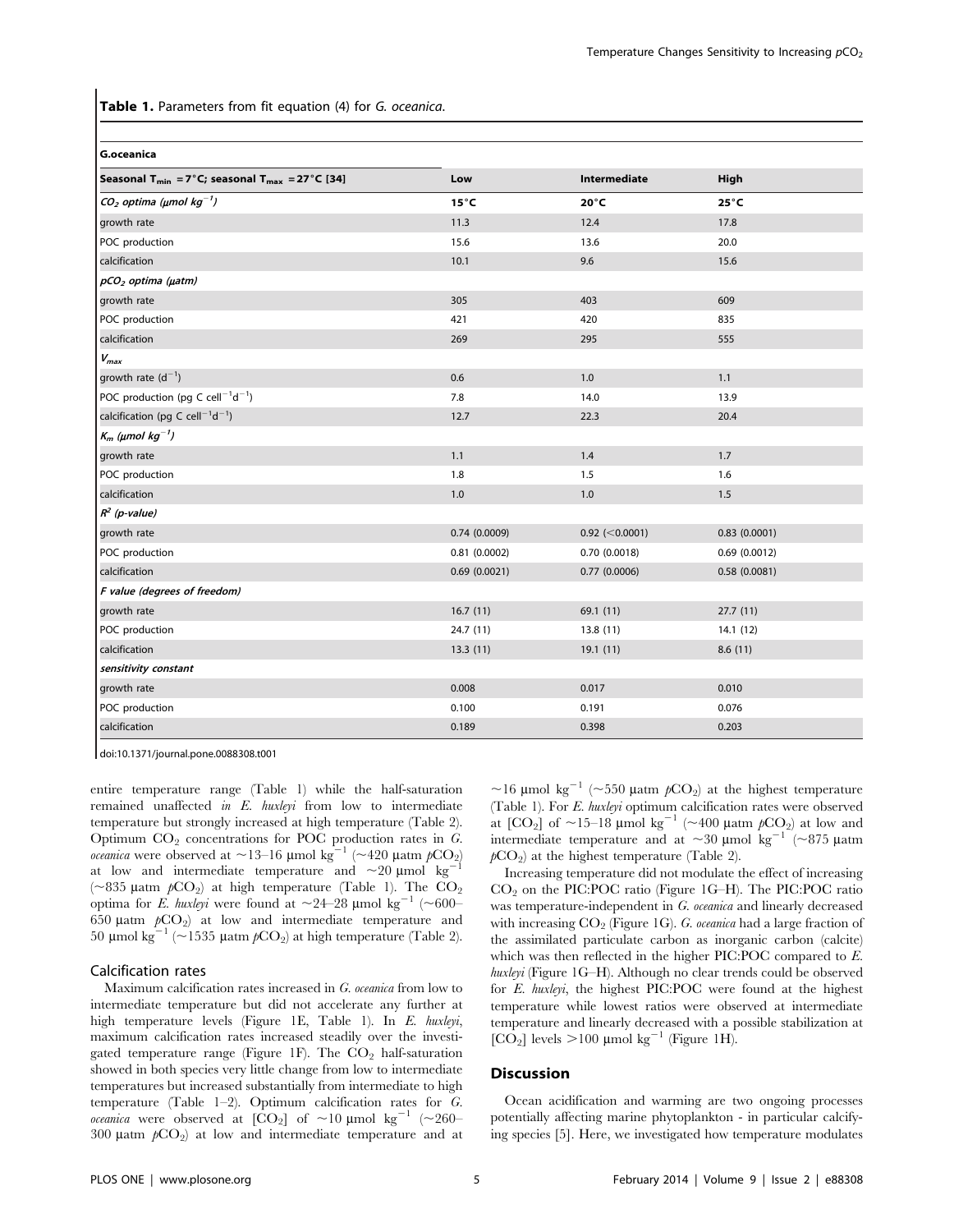Table 2. Parameters from fit equation (4) for E. huxleyi.

| E.huxleyi                                                              |                  |                  |                  |
|------------------------------------------------------------------------|------------------|------------------|------------------|
| Seasonal T <sub>min</sub> = 2°C; seasonal T <sub>max</sub> = 16°C [33] | Low              | Intermediate     | High             |
| $CO2$ optima (µmol kg <sup>-1</sup> )                                  | $10^{\circ}$ C   | $15^{\circ}$ C   | $20^{\circ}$ C   |
| growth rate                                                            | 22.6             | 19.3             | 34.9             |
| POC production                                                         | 27.3             | 24.5             | 50.6             |
| calcification                                                          | 18.1             | 15.4             | 28.4             |
| $pCO2$ optima ( $\mu$ atm)                                             |                  |                  |                  |
| growth rate                                                            | 519              | 622              | 1295             |
| POC production                                                         | 612              | 656              | 1535             |
| calcification                                                          | 412              | 414              | 875              |
| $V_{max}$                                                              |                  |                  |                  |
| growth rate $(d^{-1})$                                                 | 0.6              | 1.1              | 1.4              |
| POC production (pg C cell <sup>-1</sup> d <sup>-1</sup> )              | 7.5              | 12.4             | 10.1             |
| calcification (pg C cell <sup>-1</sup> d <sup>-1</sup> )               | 5.9              | 7.5              | 9.1              |
| $K_m$ (µmol $kg^{-1}$ )                                                |                  |                  |                  |
| growth rate                                                            | 1.4              | 1.0              | 2.6              |
| POC production                                                         | 1.8              | 1.8              | 5.9              |
| calcification                                                          | 1.2              | 1.0              | 3.0              |
| $R^2$ (p-value)                                                        |                  |                  |                  |
| growth rate                                                            | $0.90$ (<0.0001) | $0.95$ (<0.0001) | $0.90$ (<0.0001) |
| POC production                                                         | 0.58(0.0013)     | $0.81$ (<0.0001) | $0.87$ (<0.0001) |
| calcification                                                          | $0.74$ (<0.0001) | $0.69$ (<0.0001) | $0.81$ (<0.0001) |
| F value (degrees of freedom)                                           |                  |                  |                  |
| growth rate                                                            | 69.3 (15)        | 166.9 (18)       | 81.7 (17)        |
| POC production                                                         | 11.5(15)         | 39.8 (18)        | 60.3(17)         |
| calcification                                                          | 22.2(15)         | 20.7 (18)        | 38.2 (17)        |
| sensitivity constant                                                   |                  |                  |                  |
| growth rate                                                            | 0.002            | 0.004            | 0.004            |
| POC production                                                         | 0.024            | 0.051            | 0.042            |
| calcification                                                          | 0.030            | 0.043            | 0.055            |

doi:10.1371/journal.pone.0088308.t002

the sensitivity of key metabolic processes (i.e. growth, photosynthesis and calcification) to increasing  $CO<sub>2</sub>$  in the two most abundant coccolithophores E. huxleyi and G. oceanica. Our experiments confirm that the optimum-curve response of growth, photosynthesis and calcification obtained for E. huxleyi over a broad CO2 gradient [28] also holds under different temperature conditions. Likewise, this response pattern was also displayed by G. oceanica at all investigated temperatures.

Despite this similarity in the overall response pattern, the position of optima varied between temperature treatments. In most cases, optimum  $[CO_2]$  where maximum rates were achieved was shifted towards higher  $CO<sub>2</sub>$  concentrations with increasing temperature. This underlines the importance of temperature not only in determining absolute growth and production rates but also in systematically modulating sensitivities of these metabolic processes to changing seawater carbonate chemistry speciation.

Additionally, we observed species-specific sensitivities to increasing  $CO<sub>2</sub>$  of E. huxleyi and G. oceanica, as previously pointed out by Riebesell et al. 2000 [22] and Zondervan et al. 2001 [41]. Optimum CO<sub>2</sub> levels for calcification rates were remarkably lower than those for organic carbon fixation rates in both species (Tables 1–2). However, *G. oceanica* had a narrower  $CO<sub>2</sub>$  tolerance range (compare x-axis in Figure 1) and thus the sensitivity constants obtained from the fit equation (4) were about four times higher than in E. huxleyi at similar overall rates (compare ''sensitivity constant'' Tables 1 and 2). Interestingly, sensitivity constants for calcification were about twice as high as those for organic carbon fixation, suggesting that the former process is more susceptible to changes in carbonate chemistry in the high  $CO<sub>2</sub>$ range (Table 1). Potentially, G. oceanica is more representative of larger coccolithophore species with higher calcification than carbon fixation rates such as C. leptoporus and C. braarudii [42,43]. For instance, *C. braarudii* stopped calcifying at levels higher than ~80 µmol kg<sup>-1</sup> CO<sub>2</sub> (approx. 2380 µatm  $p$ CO<sub>2</sub> [43]) while C. leptoporus had an optimum curve response in an even narrower range of  $\sim$ 4–35 µmol kg<sup>-1</sup> CO<sub>2</sub> (approx. 180–1000 µatm  $pCO_2$ ) [42]) suggesting that higher  $CO<sub>2</sub>$  concentrations (most likely concomitantly lower pH) would be more detrimental to highly calcifying strains compared to those with PIC:POC ratios closer to 1 (i.e. E. huxleyi).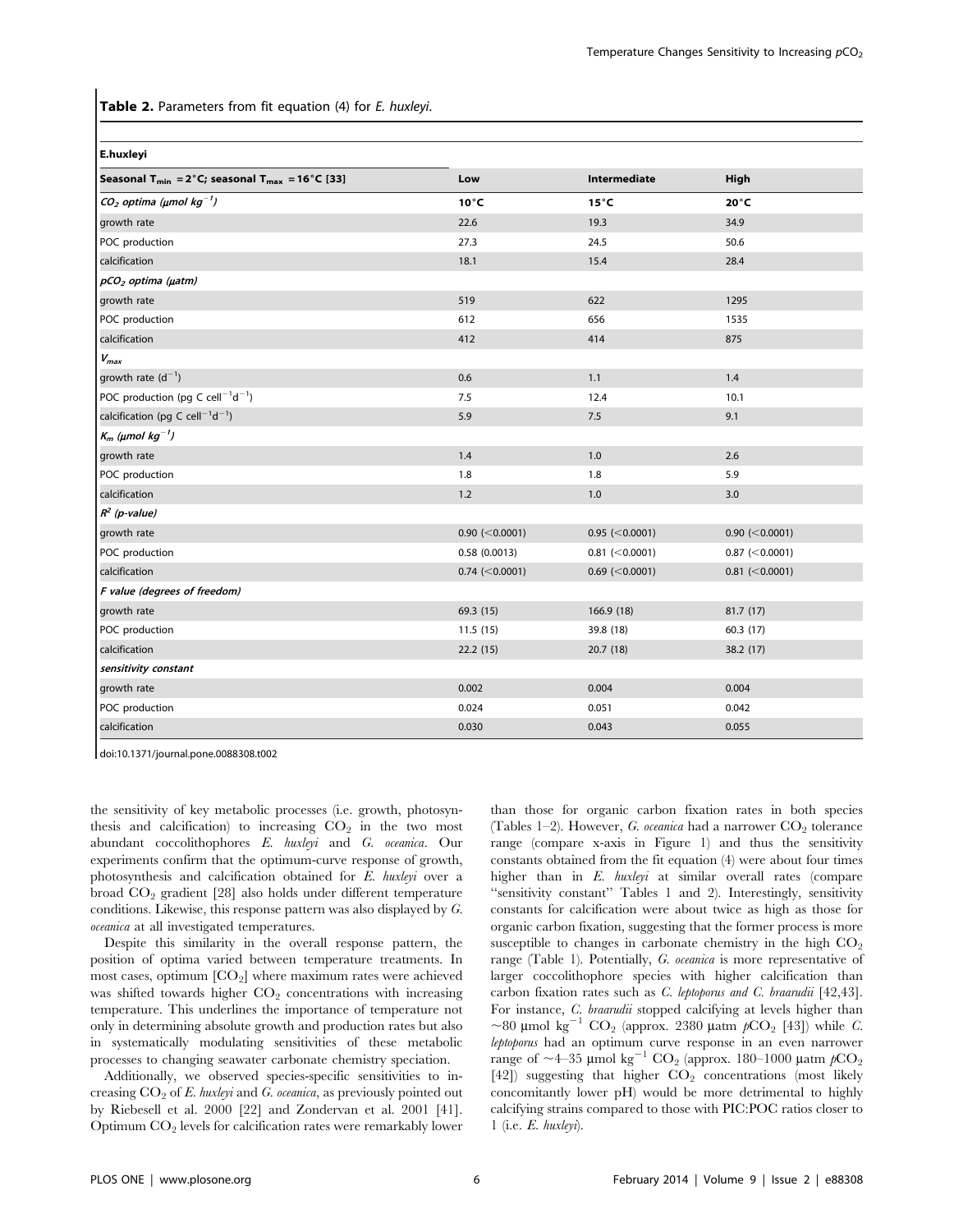# Both coccolithophores show highest metabolic activity at temperatures significantly higher than experienced at isolation site

Stimulating effects of increasing temperature have been widely observed in phytoplankton through accelerating metabolic activities [44–46]. In accordance with this, we observed a pronounced acceleration of growth in both species within the investigated temperature range (Figure 1A–B). Maximum growth rates doubled for each  $10^{\circ}$ C increase, closely matching values reported in the literature for these two species between 6 and  $25^{\circ}$ C [13,31,47–49]. Interestingly, each species had highest growth rates at temperatures  $5-10^{\circ}$ C higher than the maxima observed at their isolation sites when they are the most abundant (Table 1–2 [33,34]). Conte et al. 1998 [47] also observed that an  $E$ . huxleyi strain had the highest growth rates at temperatures  $10^{\circ}$ C above those occurring at the strain's natural environment. This could have several implications. Either their biogeographic distribution is relatively broad and both coccolithophore strains tested here occur in large areas which include locations with significantly higher maximum seasonal temperatures or both strains have physiological flexibility which allows them to exploit high temperature anomalies. Both of which, based on the assumption that the strain has optimized its temperature response to its specific environment. The biogeographic distribution and local temperature adaptation of coccolithophores has not been studied in great detail but recent evidence points towards a certain degree of isolation between coccolithophore populations [50,51]. However, there appears the be a strong link between the local environment and the thermal tolerance of marine phytoplankton in the global ocean. Thomas et al. 2012 [52] showed that phytoplankton from polar and temperate regions had optimum growth at temperatures above the annual mean of their region and wider thermal tolerance curves while tropical phytoplankton had their optimum growth below (or at) their annual mean with narrower thermal tolerance curves. They suggested that phytoplankton in the tropics might have a greater risk to future warming scenarios due to their narrow thermal tolerance sensitivities. Nevertheless, for temperate and polar species, being able to exploit high temperature anomalies may be an ecological advantage, in particular for E. huxleyi which often blooms during early summer in highly stratified shallow mixed layers [53]. This could have been the case when a large E. huxleyi bloom occurred in the Bering Sea in 1997, a year characterized with a particularly shallow mixed layer depth, exceptionally high water temperatures ( $\sim 4^{\circ}$ C above mean), and high irradiances [54]. Although the occurrence of such blooms was not observed regularly in this oceanic region, there was some indication that E. huxleyi progressively entered the region and benefited in this particular year from such climatic anomalies [55].

# Rising temperature affects organic carbon fixation and calcification differently

Maximum growth rates increased consistently with increasing temperature in both species suggesting that overall metabolism is generally accelerated within these temperature ranges (Figure 1 A– B; Table 1–2). Nevertheless, the temperature sensitivity of both species differed in terms of the maximum organic and inorganic carbon fixation rates. In G. oceanica, maximum organic carbon fixation increased strongly from low to intermediate temperature but showed little change thereafter (Figure 1C; Table 1). Maximum calcification rates showed a similar trend from low to intermediate temperatures but even slightly decreased towards the highest investigated temperature (Figure 1E; Table 1). In E. huxleyi, maximum organic carbon fixation nearly doubled from low to intermediate temperature but decreased thereafter, while maximum calcification rates increased linearly over the entire temperature range (Figure 1D, F; Table 2).

The importance of temperature for modulating resource allocation in marine phytoplankton was recently pointed out by Toseland et al. 2013 [56]. Results from their pair-wise gene ontology analysis, as well as their model for optimal resource allocation, indicated that at low temperatures (i.e. temperate and polar regions) cells would preferentially allocate resources into biosynthesis rather than photosynthesis leading to higher allocation of P into rich rRNA and a subsequent decrease of the N:P stoichiometry. Antagonistically, at warmer temperatures resource allocation would preferentially go into photosynthesis and thus higher N:P ratios.

In our experiments, a re-distribution of inorganic carbon among requiring pathways (i.e. photosynthesis and/or calcification) could have occurred. This becomes particularly apparent in E. huxleyi at the high temperature treatment (i.e.  $20^{\circ}$ C) where maximum POC fixation rate clearly has a lower temperature optimum than calcification rate (compare Figure 1D and F; Table 2). Whereas total particulate carbon was similar between the high and intermediate temperature treatments, a high PIC:POC suggested that inorganic carbon was incorporated towards calcification rather than photosynthesis at the high temperature treatment (Figure 1H). Indeed, it was recently postulated that changes in carbonate chemistry affect the redox state inside E. huxleyi cells which subsequently causes a reorganization of carbon flux networks within and across cellular compartments (e.g. cytosol, chloroplast and calcification vesicle) [57]. Increasing  $pCO<sub>2</sub>$ , for example, diverted inorganic carbon away from calcification into pathways involved in the production of organic carbon [30,57].

In this respect it is worth noting that cellular PIC:POC in coccolithophores is a measure for carbon allocation to photosynthesis and calcification and cannot be used to infer potential feedbacks to atmospheric carbon dioxide levels. The latter is ultimately affected by the PIC:POC of export production and while about half of pelagic PIC stems from coccolithophores most of the POC is contributed by other phytoplankton groups such as diatoms. Therefore, it is the changes in the absolute amount of PIC produced by coccolithophores and not in cellular PIC:POC which need to be considered for global biogeochemical element cycling.

# Changing temperature shifts the optimum  $CO<sub>2</sub>$ concentration for growth, photosynthesis and calcification

 $CO<sub>2</sub>$  optima for growth, organic carbon fixation and calcification rates shifted towards higher  $CO<sub>2</sub>$  concentrations from intermediate to high temperatures in both coccolithophores examined in this study (Table 1–2). The temperature-induced optimum shift in E. huxleyi was even strong enough to reverse the response of calcification rates within the ocean acidification relevant range (i.e.  $\sim$ 7–45 µmol kg<sup>-1</sup> CO<sub>2</sub>, approx. 280– 1000  $\mu$ atm  $pCO_2$  from negative at low and intermediate temperatures to positive at high temperature (Figure 2). Hence, a coccolithophore strain can respond to ocean acidification, with both, increasing and decreasing calcification rate, depending on the temperature it was cultured at. This has major implications when trying to compare the responses of different coccolithophore strains cultured at different experimental settings to increasing seawater  $CO<sub>2</sub>$ . To account for the modulating effect of temperature on the  $CO_2$ /pH sensitivity, a direct comparison of species/ strain specific responses should occur in the same range of their temperature optimum curves. Investigating the effect of ocean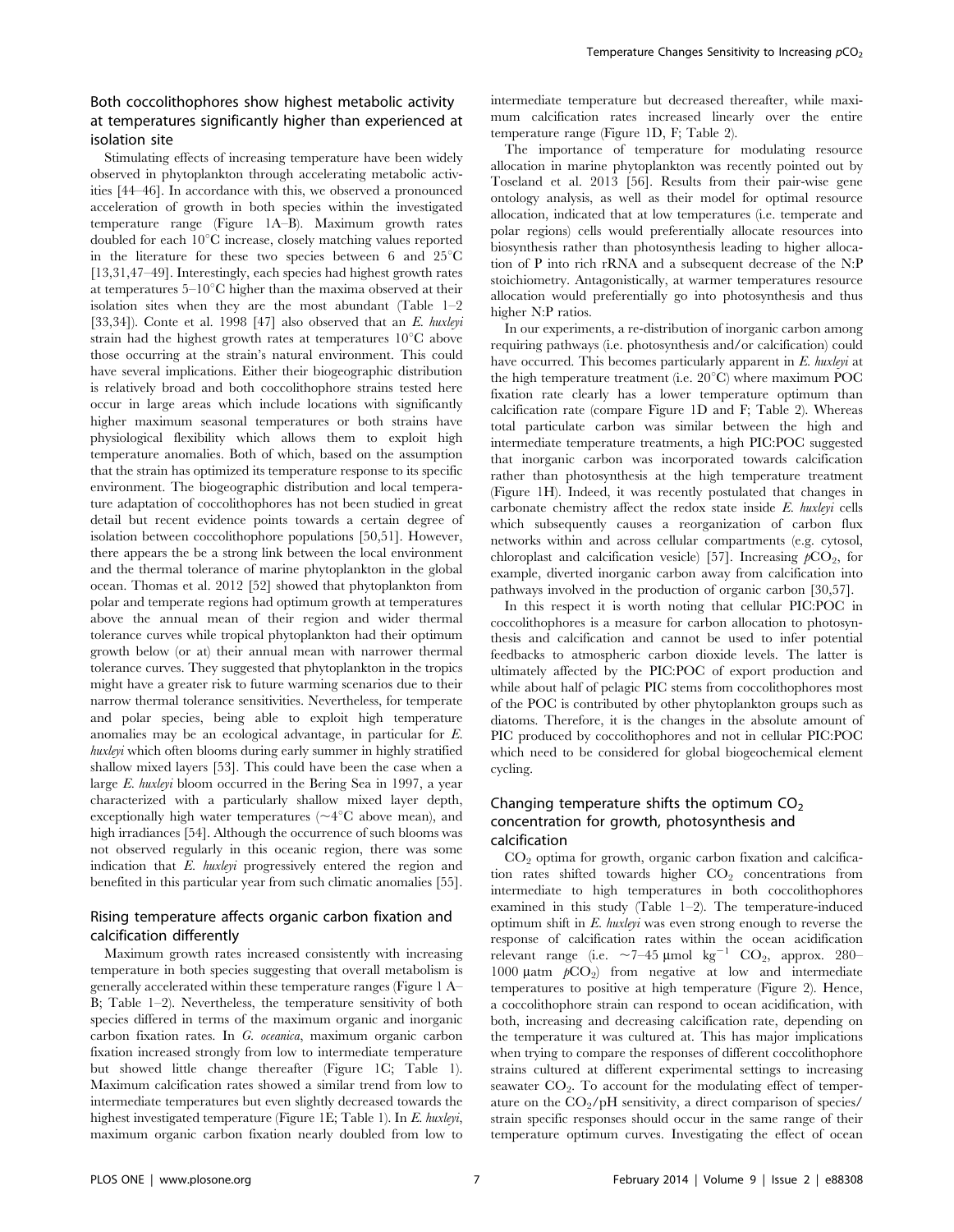

Figure 2. Calcification rate of E. huxleyi in response to elevated CO<sub>2</sub> at different temperatures. Depending on the growth temperature the rate of calcification can decrease strongly or moderately or even increase with rising  $CO<sub>2</sub>$  levels. The "low", ''intermediate'' and ''high'' refers to experimental temperature of 10, 15 and 20°C, respectively. The slope of a tangent at  $[CO<sub>2</sub>]$  of 18 µmol kg<sup>-1</sup> in the 10°C treatment of E. huxleyi is almost 0 which means that the optimum curve has reached a plateau in the OA relevant  $CO<sub>2</sub>$  range. At  $20^{\circ}$ C there is a positive slope which means that cells have not yet reached the optimum CO<sub>2</sub> for calcification at 18  $\mu$ mol kg<sup>-1</sup> in this temperature.

doi:10.1371/journal.pone.0088308.g002

acidification on metabolic processes in coccolithophores therefore requires a sound understanding of the influence of experimental culture conditions (in this study temperature conditions but the same probably also applies to other parameters such as light [30]). If this understanding is missing, then interpretation of the response of coccolithophores to future ocean  $pCO<sub>2</sub>$  from laboratory incubations can be misleading because all responses (increase, plateau, decrease) within the OA-relevant  $pCO<sub>2</sub>$  range can be attained when growing the investigated cells at certain culture conditions (Figure 3).

The reason for the observed  $CO<sub>2</sub>$  optimum shift for growth, organic carbon fixation and calcification at the highest temperature is presently unclear. Possibly the strongly accelerated metabolism at high temperatures, and concomitantly higher demand of inorganic carbon, benefits more from the increased  $CO<sub>2</sub>$  substrate availability than it is negatively affected by the increase in proton concentrations (low pH). Or in other words, the balance between a fertilizing effect of additional inorganic carbon and a metabolic repression by high proton concentration observed in previous studies [28,58] is apparently modulated by increasing temperature.

In our study, increasing temperature partly compensates the negative effect of increasing proton concentrations on calcification rates to some extent. However, Feng et al. 2008[59] and De Bodt et al. 2010 [60] found the opposite – i.e. a negative feedback of

#### References

- 1. Parry ML, Canziani OF, Palutikof JP, van der Linden PJ, Hanson CE (2007) Climate Change 2007: Impacts, Adaptation and Vulnerability. Contribution of Working Group II to the Fourth Assessment Report of the Intergovernmental Panel on Climate Change. J Environ Qual 37: 2407. doi: 10.2134/ jeq2008.0015br.
- 2. Wolf-Gladrow DA, Riebesell U, Burkhardt S, Bijma J (1999) Direct effects of CO2 concentration on growth and isotopic composition of marine plankton. Tellus 51B: 461–476.
- 3. Calderia K, Wickett ME (2003) Anthropogenic carbon and ocean pH. Nature 425: 365.



Figure 3. Conceptual graph depicting the modulating effect of temperature on the  $CO<sub>2</sub>/pH$  sensitivity of key metabolic rates in coccolithophores. The arrows emphasize the trends of key metabolic processes (i.e. calcification, photosynthesis and growth) vs.  $CO<sub>2</sub>$  relationship in the range relevant to future ocean acidification. doi:10.1371/journal.pone.0088308.g003

increasing temperature on calcification rates under high  $CO<sub>2</sub>$ conditions at very different temperature regimes (13 and  $18^{\circ}$ C and 20 and  $24^{\circ}$ C, respectively). This apparent contradiction can potentially be resolved when considering the diverse temperature sensitivities among strains [47,49]. In case increasing temperature stimulates the investigated strain (as in our study) a partial compensation of the negative influence of high proton concentrations seems to be likely. However, as soon as increasing temperature becomes a stress factor, excess proton concentrations may exacerbate the temperature effect. In the latter case, rising temperature and proton concentration could synergistically reduce metabolic rates in coccolithophores.

#### Supporting Information

Table S1 Carbonate chemistry and physiological parameters for G. oceanica.

(PDF)

Table S2 Carbonate chemistry and physiological parameters for E. huxleyi. (PDF)

## Acknowledgments

We thank Aljosa Zavisic and Kerstin Nachtigall for their support on particulate carbon measurements and Prof. Andreas Oschlies for valuable comments on the manuscript.

#### Author Contributions

Conceived and designed the experiments: KGS ML SS. Performed the experiments: SS LTB SKK. Analyzed the data: SS LTB SKK. Wrote the paper: SS KGS LTB SKK ML UR.

- 4. Taucher J, Oschlies A (2011) Can we predict the direction of marine primary production change under global warming?. Geophys Res Lett 38. doi: 10.1029/ <sup>2</sup>010GL045934.
- 5. Riebesell U, Tortell P (2011) Effects of ocean acidification on pelagic organisms and ecosystems. Ocean Acidification. Oxford University Press. pp. 99–116.
- 6. Poulton AJ, Adey TR, Balch WM, Holligan PM (2007) Relating coccolithophore calcification rates to phytoplankton community dynamics: Regional differences and implications for carbon export. Deep Sea Res Part II 54: 538–557.
- 7. Broecker W, Clark E (2009) Ratio of coccolith $\mathrm{CaCO}_{3}$  to foraminifera  $\mathrm{CaCO}_{3}$ in late Holocene deep sea sediments. Paleoceanography 24: PA3205. doi.: 10.1029/2009PA001731.